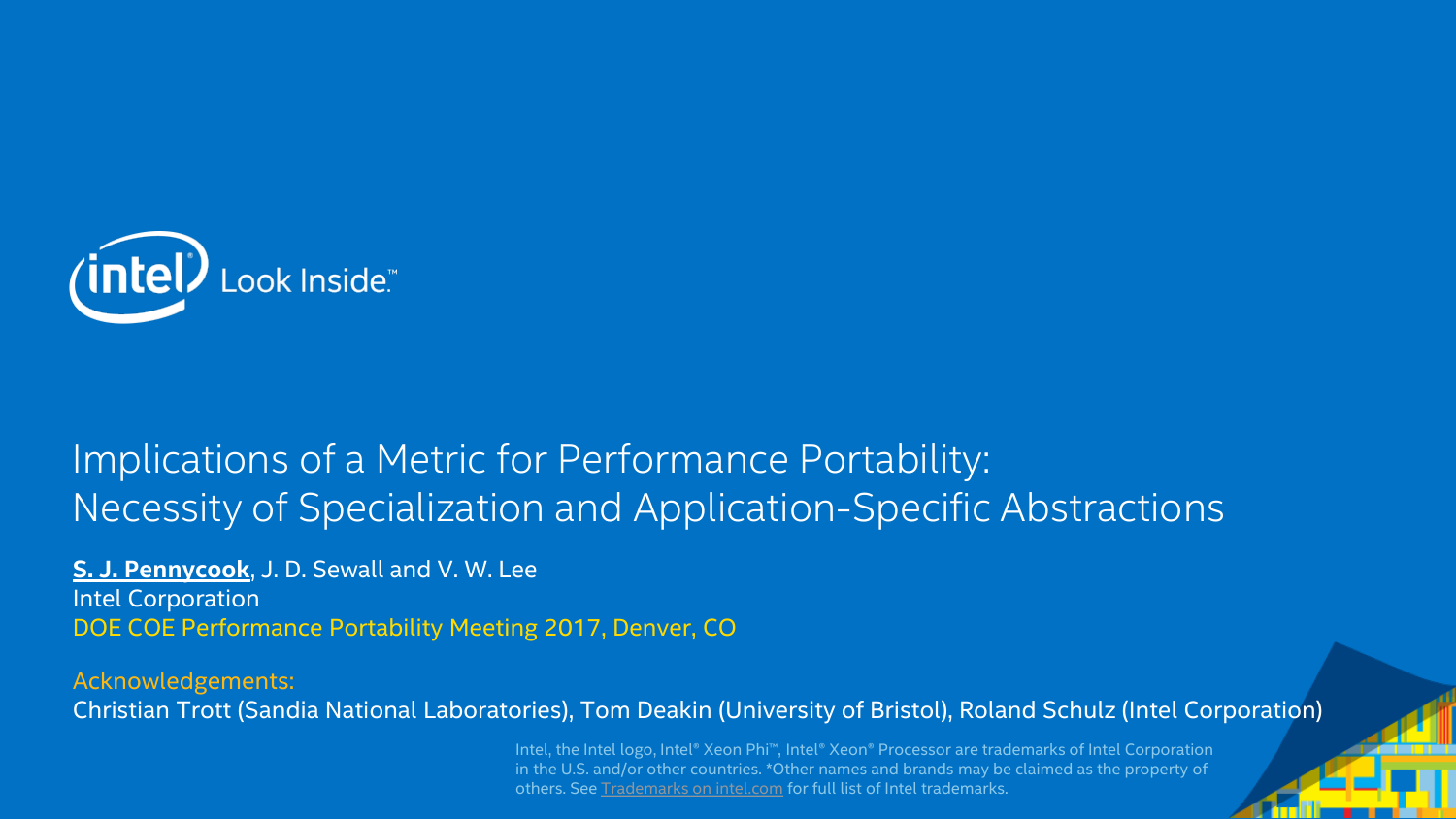# Defining "Performance Portability" (1/2)

"*Let us not get tied up in definitions. Performance portability means different things to different people and we need to accept that. Both performance and portability are poorly defined and depend on the applications. Every app has different constraints and there is no way to get around it."*

- **Unnamed Participant** DOE COE Meeting 2016 (Emphasis mine)



Image created by Randall Munroe and unmodified from <https://xkcd.com/1860/>, licensed under public license at <https://xkcd.com/license.html> [\(CC BY-NC 2.5](https://creativecommons.org/licenses/by-nc/2.5/)), including all disclaimers and warranties.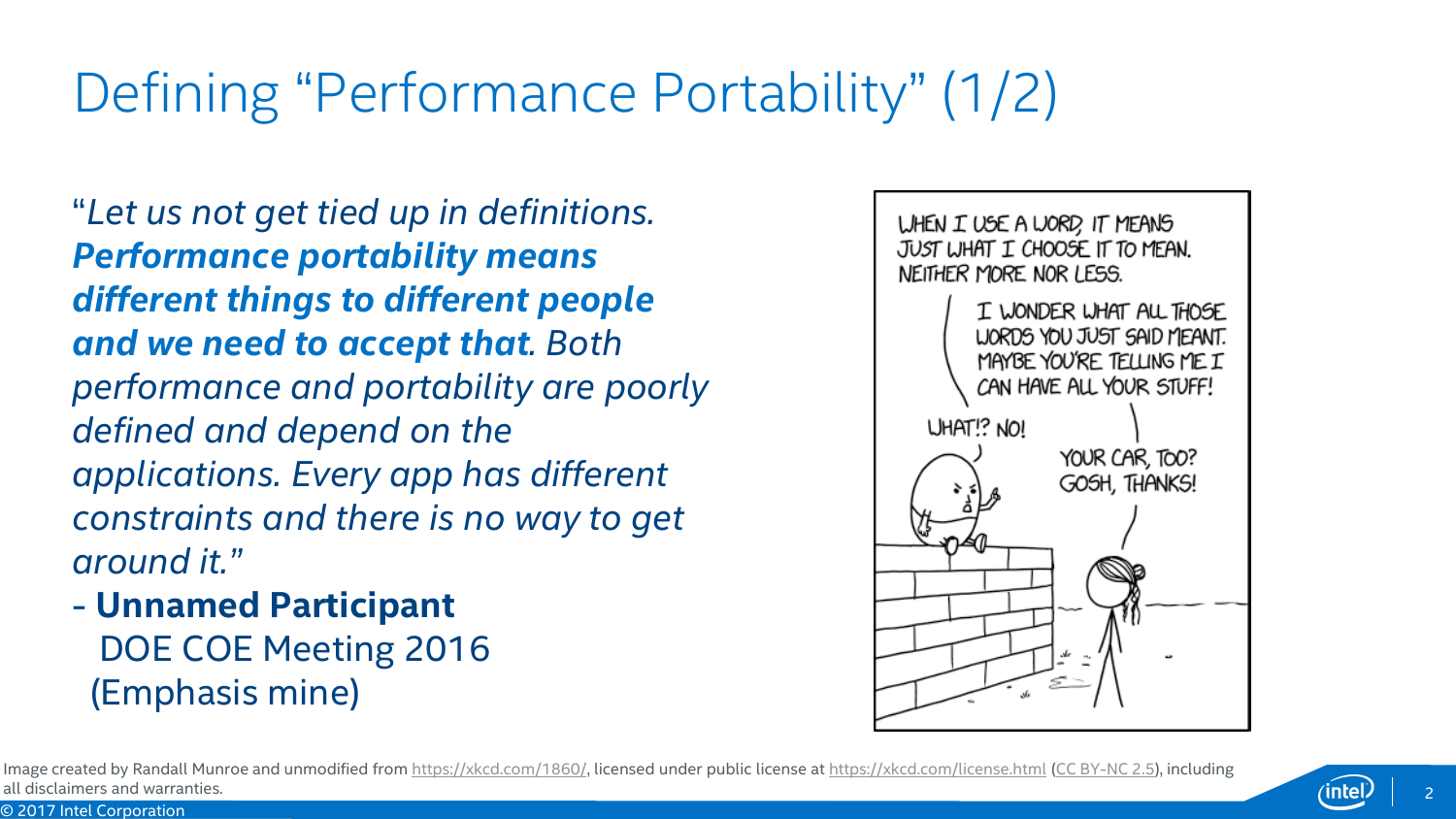# Defining "Performance Portability" (2/2)

*"An approach to application development, in which developers focus on providing portability between platforms without sacrificing performance."*

*"The ability of the same source code to run productively on a variety of different architectures."*

*"The ability of an application to achieve a similar high fraction of peak performance across target devices."*

*"The ability of an application to obtain the same (or nearly the same) performance as a variant of the code that is written specifically for that device."*

*"The ability of an application to execute with a performance difference of less than 2x on two different systems, without significant software changes."*

Existing definitions are **subjective** and may not reflect **application performance**.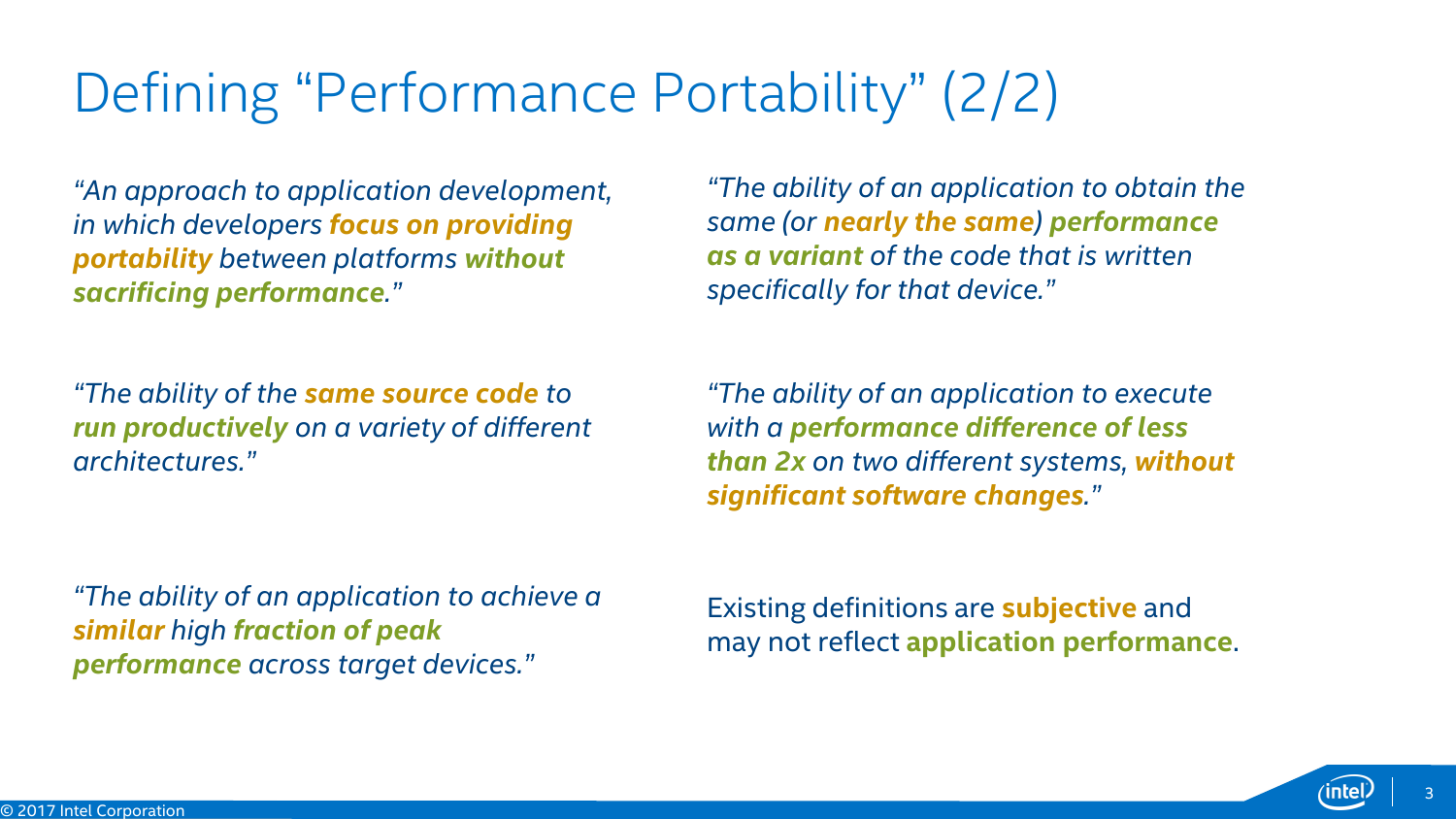# Our Proposed Definition

#### **Performance Portability**

"A **measurement** of an application's **performance efficiency** for a given problem that can be executed correctly on all platforms in a given set."





Performance results are for illustration purposes only and not intended to express or imply real world results.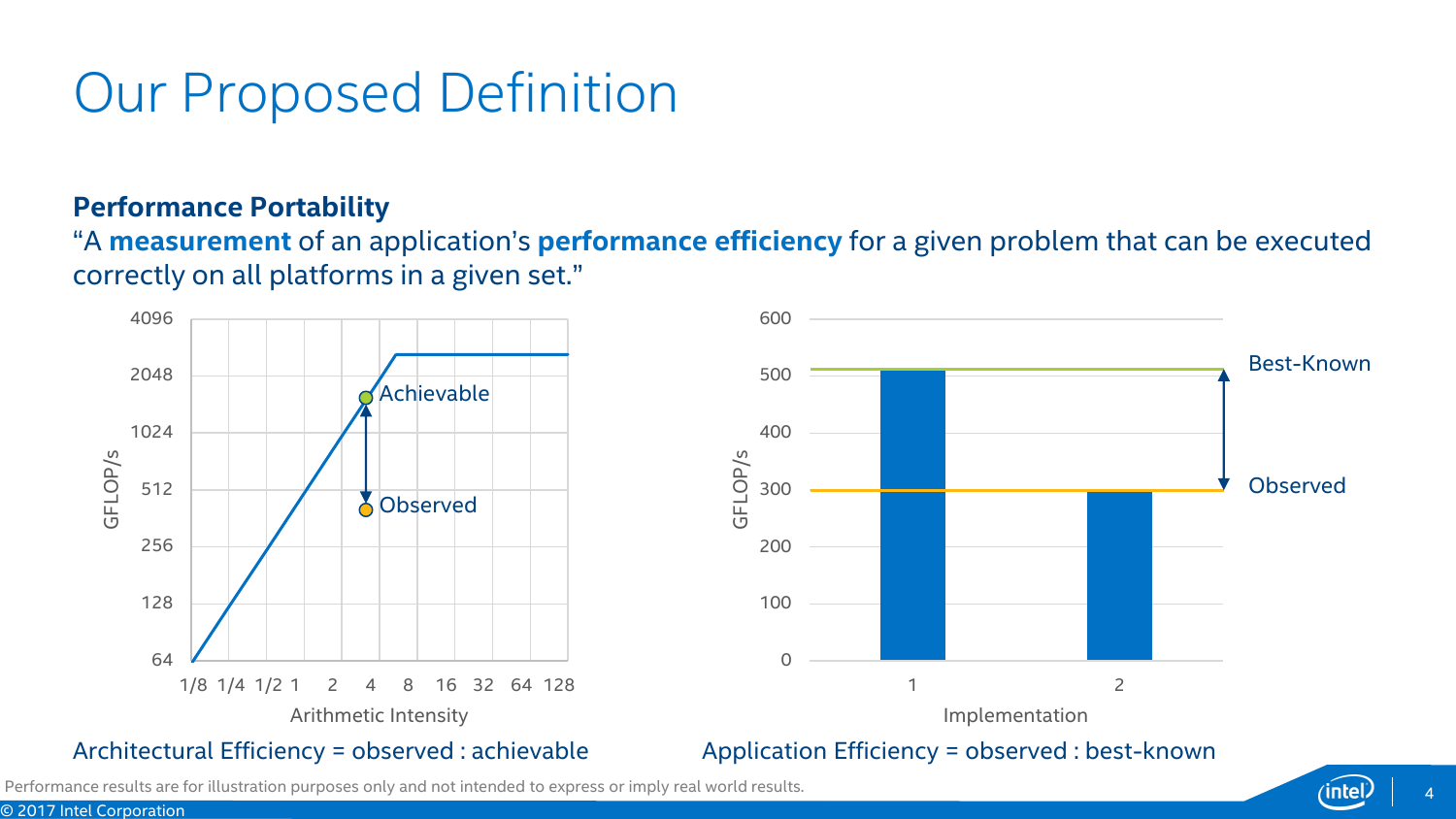#### Our Proposed Metric



 $e_i(a, p)$  = efficiency of application a for input problem  $p$ .

"The **harmonic mean** of an application's performance efficiency on a set of platforms for a given problem."

**Application 3** – PP(*a,p,H*) = **36.92%**







**Application 2** – PP(*a,p,H*) = **20.00%**

Efficiency **WE PP** 

Efficiency **WE**PP

**Application 1** – PP(*a,p,H*) = **23.30%**



A B C D E F



© 2017 Intel Corporation

0.00% 20.00% 40.00% 60.00% 80.00% 100.00%

Performance Efficiency

Performance Efficiency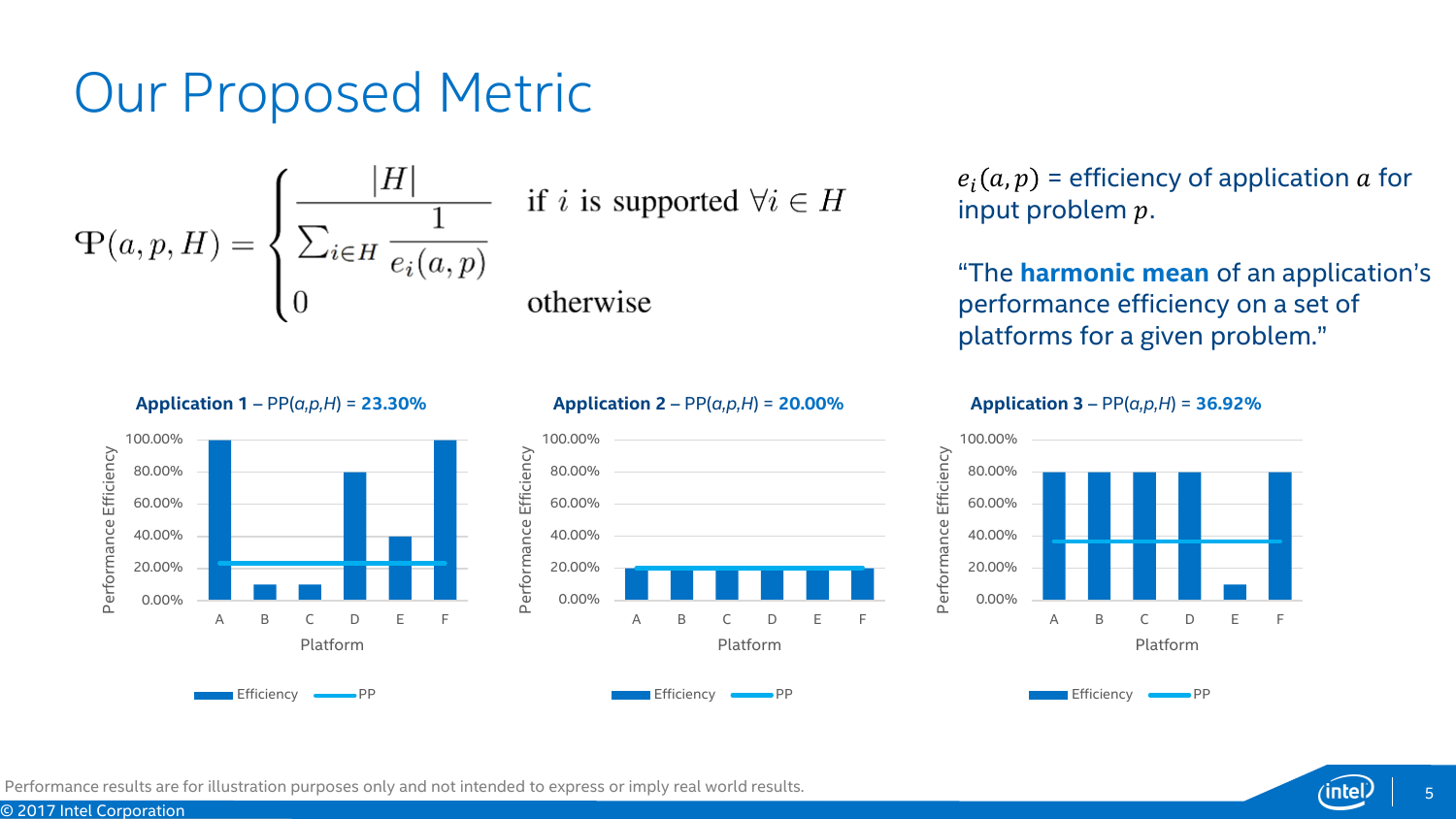#### Wait! What About "Productivity"?

- Our definition is orthogonal to productivity, **not** incompatible with it:
	- $-$  "How many source code changes are required to achieve PP of  $y$ ?"
- Productivity is even more subjective than PP!
	- ‒ Developers have different skill levels.
	- ‒ Codes differ in size and complexity.
	- ‒ Libraries and frameworks hide development costs.
- Attend our **Breakout Session:**

"Performance, Portability and Productivity: Definitions & Metrics"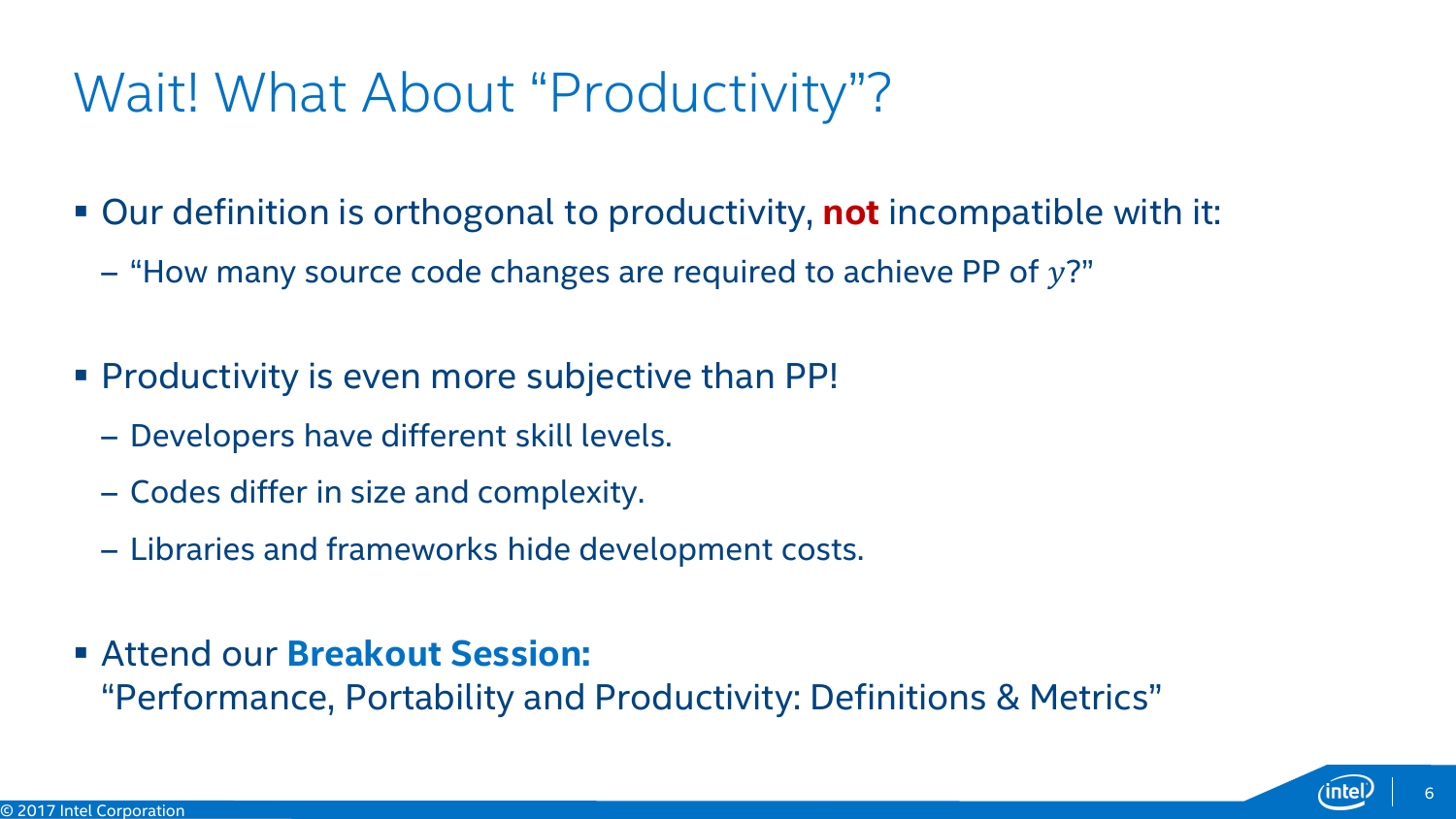# PP(a,p,H) Case Study: The BabelStream Benchmark

Developed at University of Bristol; implements STREAM Triad in 7 programming languages/models:

| <b>SYCL</b>               | C++ wrappers for OpenCL                      |
|---------------------------|----------------------------------------------|
| <b>RAJA</b>               | Loop abstractions from Lawrence Livermore    |
| <b>Kokkos</b>             | Device/memory abstractions from Sandia       |
| <b>OpenMP*</b> (with C++) | Standard pragmas for parallel programming    |
| OpenACC*                  | Standard pragmas for accelerator programming |
| <b>CUDA*</b>              | Proprietary language for stream programming  |
| OpenCL*                   | Standard language for stream programming     |

- Results published for 12 platforms (incl. CPUs and GPUs) [1], of which we focus on 9. Ongoing investigations into performance portability improvements [2,3].
- [1] T. Deakin, J. Price, M. Martineau and S. N. McIntosh-Smith, "GPU-STREAM v2.0: Benchmarking the Achievable Memory Bandwidth of Many-Core Processors Across Diverse Parallel Programming Models", in *Proceedings of the Workshop on Performance Portable Programming Models for Accelerators*, 2017
- [2] T. Deakin, J. Price, M. Martineau, and S. McIntosh-Smith. "Evaluating Attainable memory Bandwidth of Parallel Programming Models via BabelStream", *International Journal of Computational Science and Engineering*, 2017 (to appear)

[3] K. Raman, T. Deakin, J. Price and S. McIntosh-Smith, "Improving Achieved Memory Bandwidth from C++ Codes on Intel® Xeon Phi™ Processor (Knights Landing)", in *Proceedings of the IXPUG Annual Spring Conference*, 2017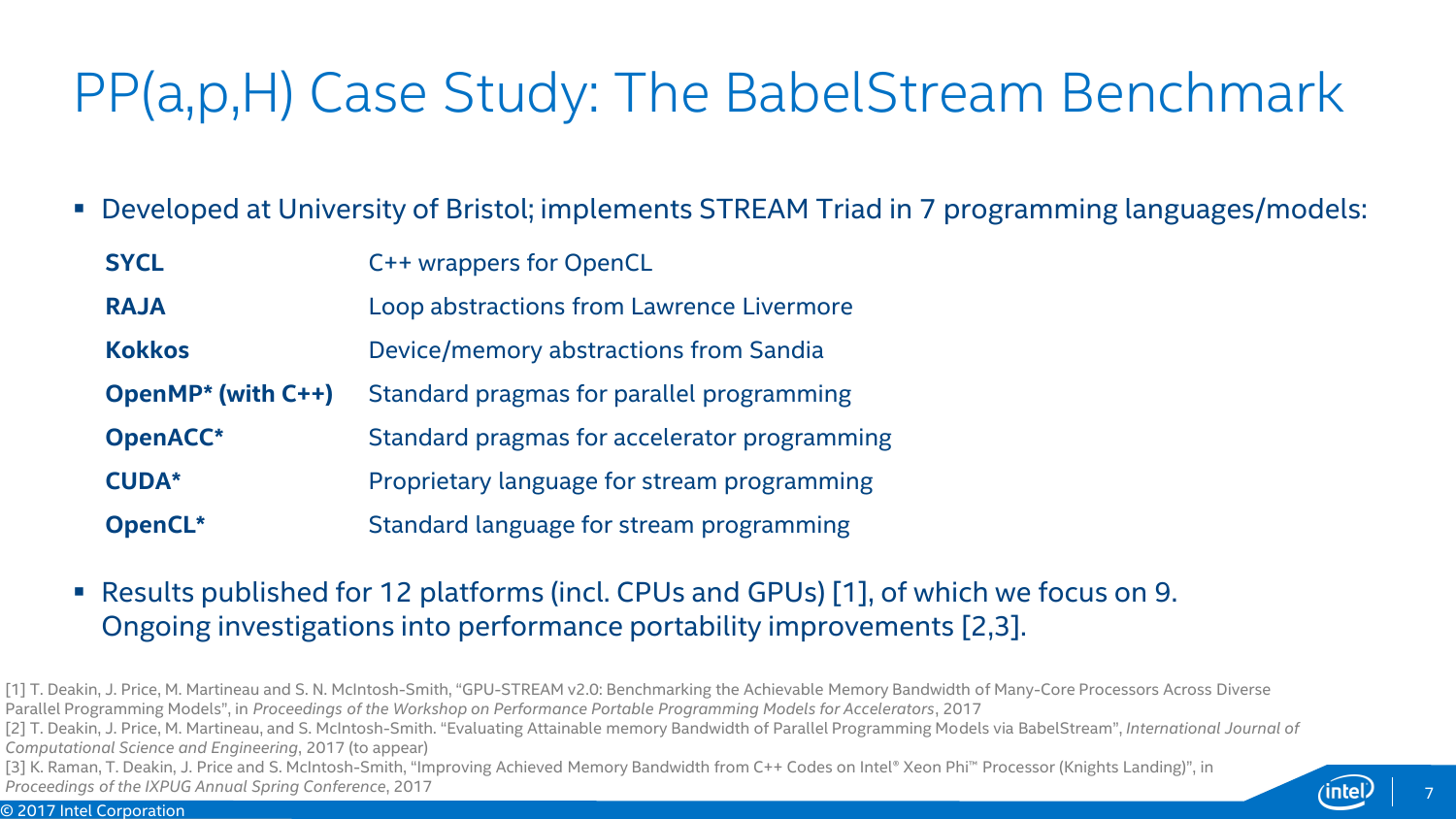# Performance Portability of BabelStream (2016)

 $PP(a,p,H)$  where H = x86 CPUs



Software and workloads used in performance tests may have been optimized for performance only on Intel microprocessors. Performance tests, such as SYSmark and MobileMark, are measured using specific computer systems, components, software, operations and functions. Any change to any of those factors may cause the results to vary. You should consult other information and performance tests to assist you in fully evaluating your contemplated purchases, including the performance of that product when combined with other products. For more complete information visit [www.intel.com/benchmarks.](http://www.intel.com/benchmarks)

Intel does not control or audit third-party benchmark data or the other papers referenced in this document. You should visit the referenced documents and confirm whether referenced data are accurate. For configuration information, see Slide 23.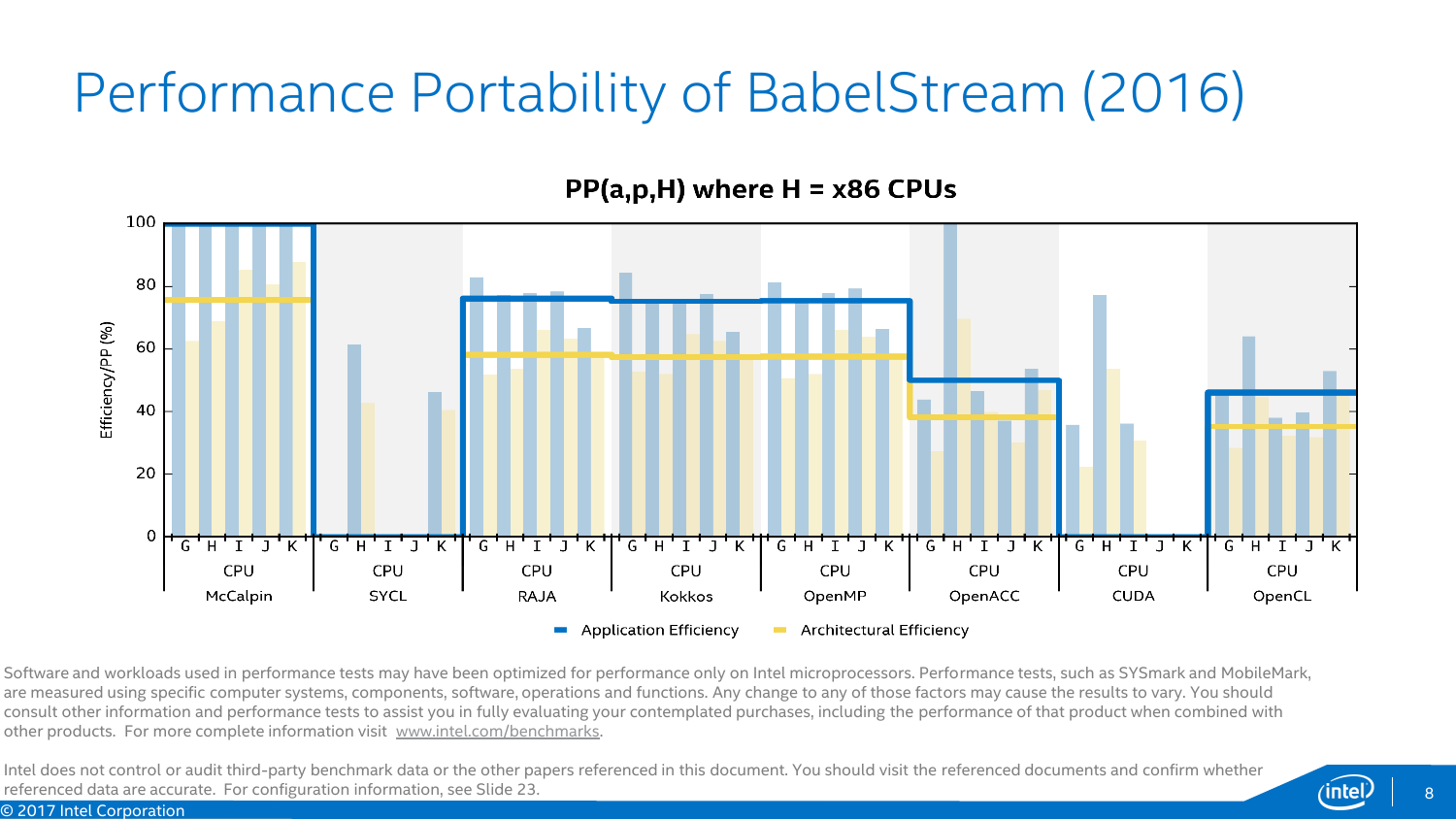# Performance Portability of BabelStream (2016)



Software and workloads used in performance tests may have been optimized for performance only on Intel microprocessors. Performance tests, such as SYSmark and MobileMark, are measured using specific computer systems, components, software, operations and functions. Any change to any of those factors may cause the results to vary. You should consult other information and performance tests to assist you in fully evaluating your contemplated purchases, including the performance of that product when combined with other products. For more complete information visit [www.intel.com/benchmarks.](http://www.intel.com/benchmarks)

Intel does not control or audit third-party benchmark data or the other papers referenced in this document. You should visit the referenced documents and confirm whether referenced data are accurate. For configuration information, see Slide 23.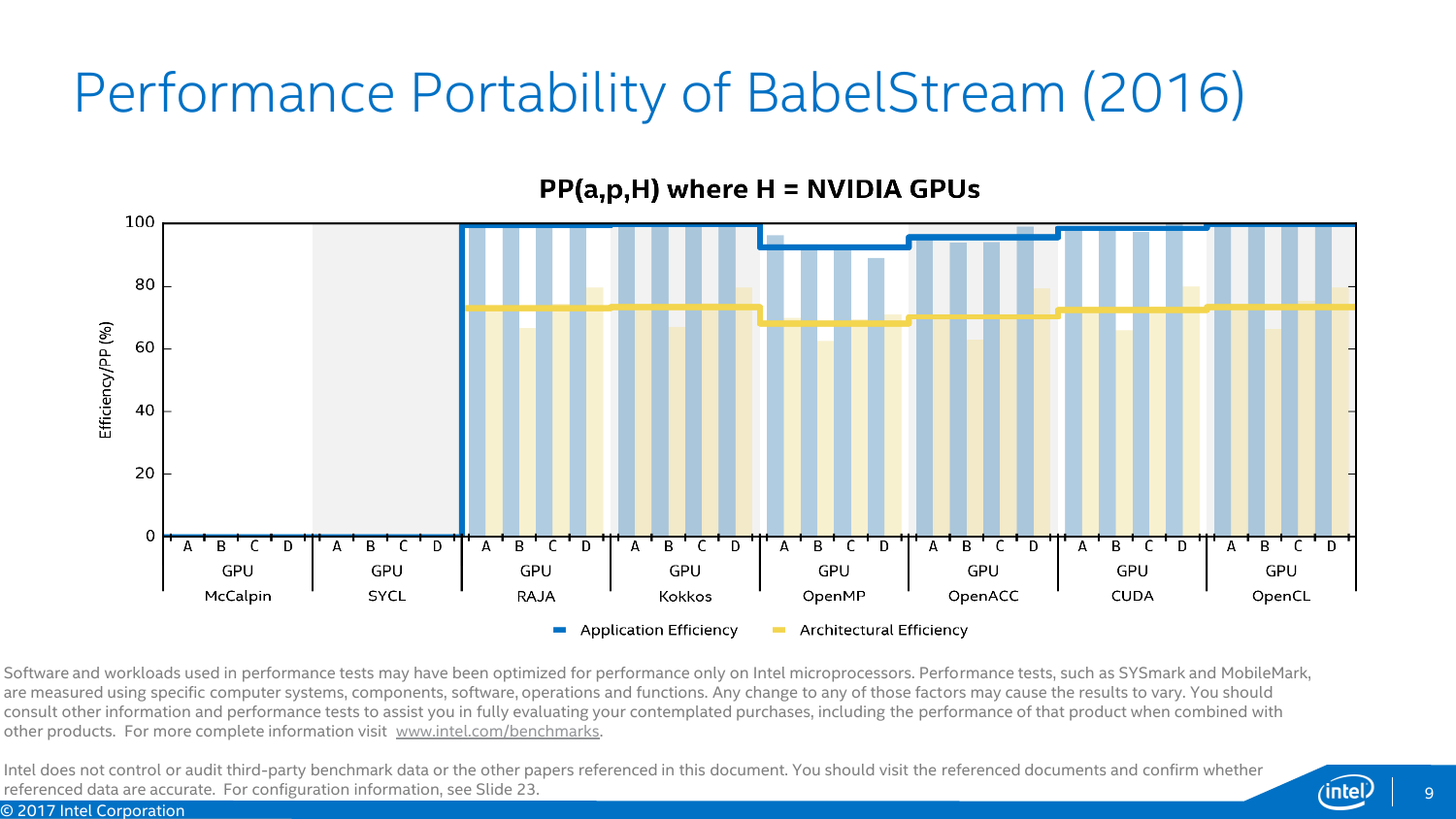# Performance Portability of BabelStream (2016)



 $PP(a,p,H)$  where H = x86 CPUs and NVIDIA GPUs

Software and workloads used in performance tests may have been optimized for performance only on Intel microprocessors. Performance tests, such as SYSmark and MobileMark, are measured using specific computer systems, components, software, operations and functions. Any change to any of those factors may cause the results to vary. You should consult other information and performance tests to assist you in fully evaluating your contemplated purchases, including the performance of that product when combined with other products. For more complete information visit [www.intel.com/benchmarks.](http://www.intel.com/benchmarks)

Intel does not control or audit third-party benchmark data or the other papers referenced in this document. You should visit the referenced documents and confirm whether referenced data are accurate. For configuration information, see Slide 23.

© 2017 Intel Corporation

10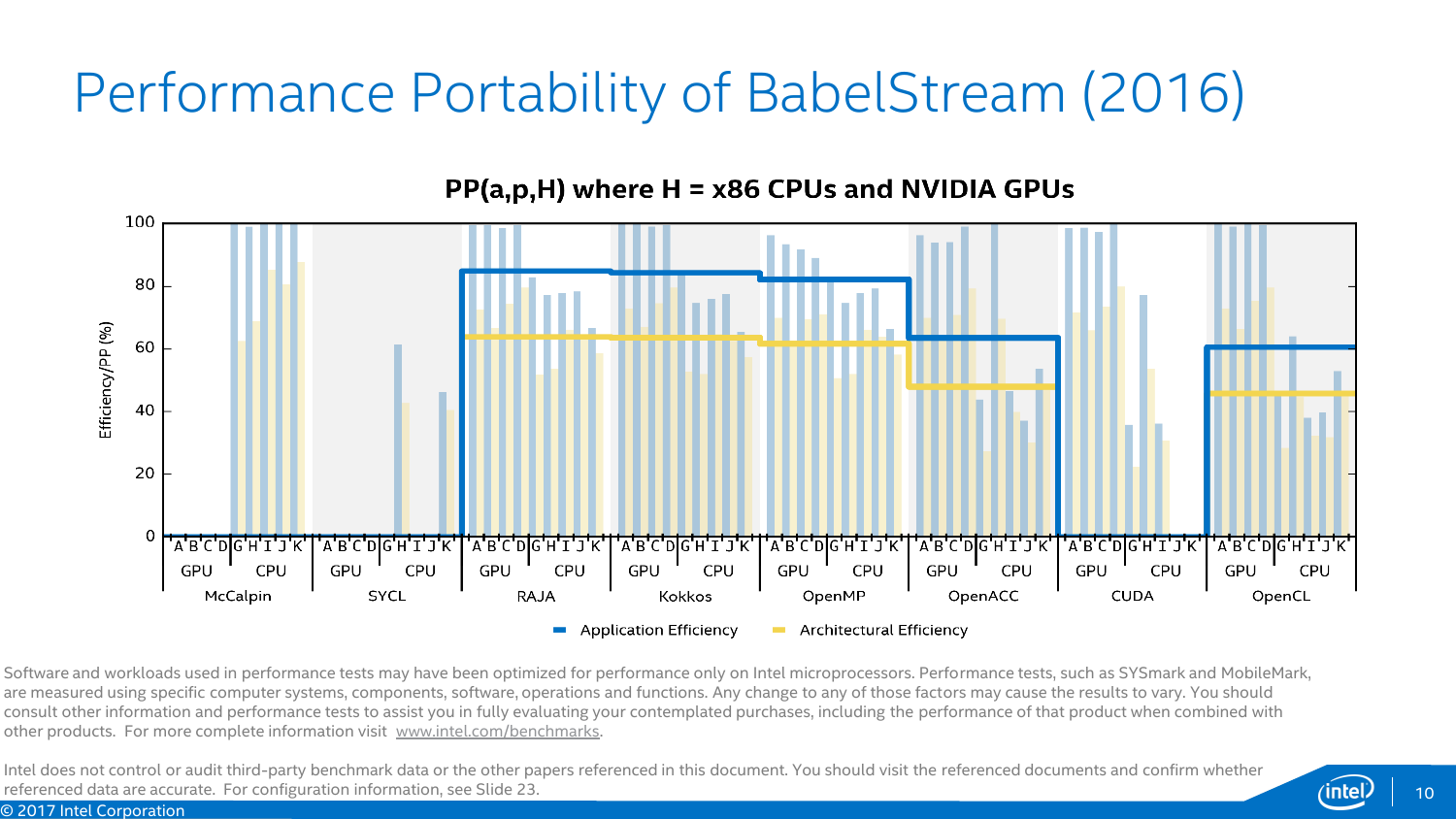# Performance Portability of BabelStream (2017)



 $PP(a,p,H)$  where H = x86 CPUs and NVIDIA GPUs

Software and workloads used in performance tests may have been optimized for performance only on Intel microprocessors. Performance tests, such as SYSmark and MobileMark, are measured using specific computer systems, components, software, operations and functions. Any change to any of those factors may cause the results to vary. You should consult other information and performance tests to assist you in fully evaluating your contemplated purchases, including the performance of that product when combined with other products. For more complete information visit [www.intel.com/benchmarks.](http://www.intel.com/benchmarks)

Intel does not control or audit third-party benchmark data or the other papers referenced in this document. You should visit the referenced documents and confirm whether referenced data are accurate. For configuration information, see Slide 24.

© 2017 Intel Corporation

11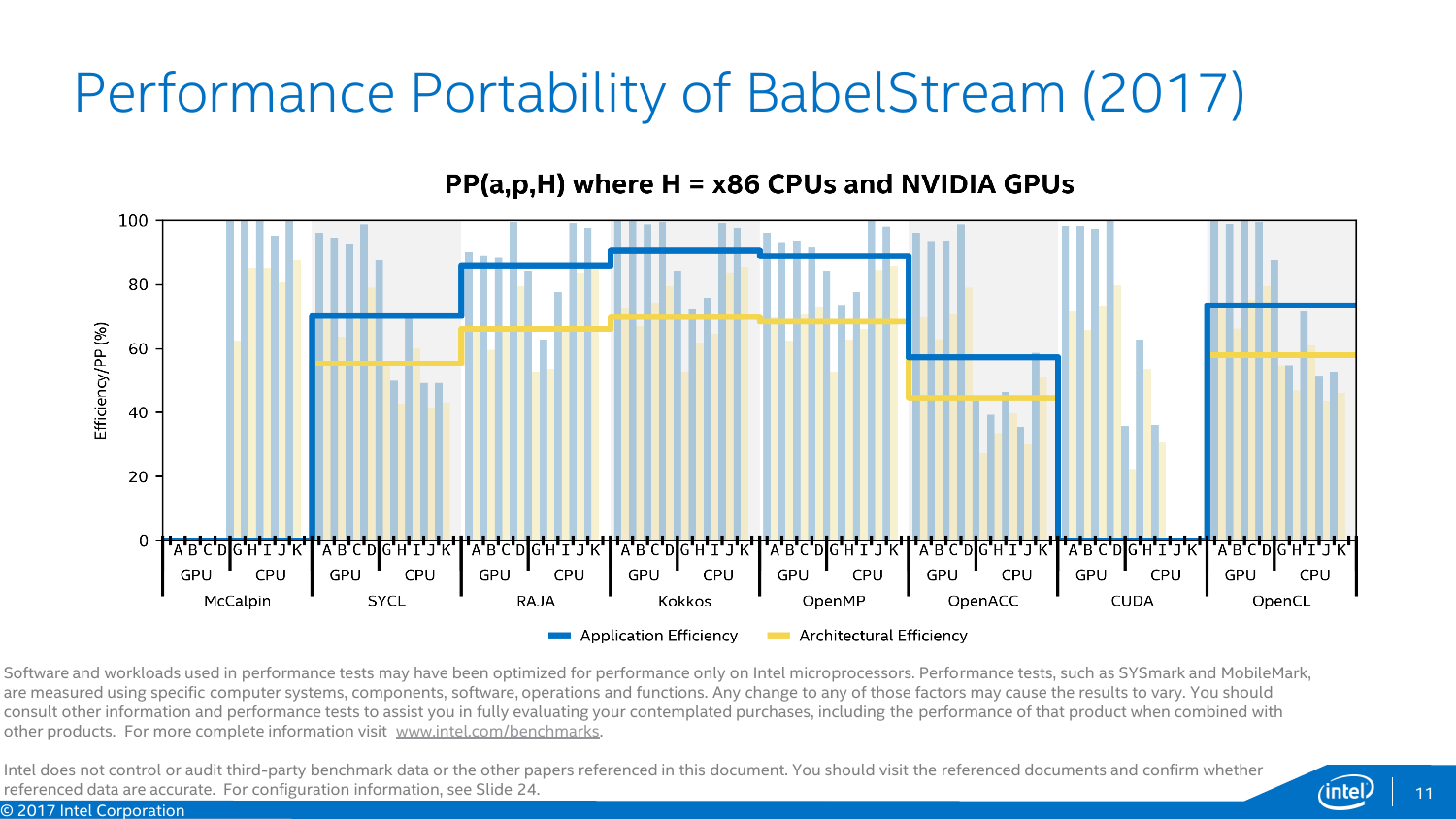# Implications of a Metric for Performance Portability

#### **Enables users to:**

- ‒ Compare PP applications/libraries/framework support for their platforms
- ‒ Reason about which of many PP options to choose
- ‒ Pressure developers to focus on platforms with poor support
- **Enables developers to ask:** 
	- ‒ What value of PP is realistic/achievable?
	- ‒ What value of PP should we be aiming for?
	- ‒ **What are the best development practices for achieving high values of PP?**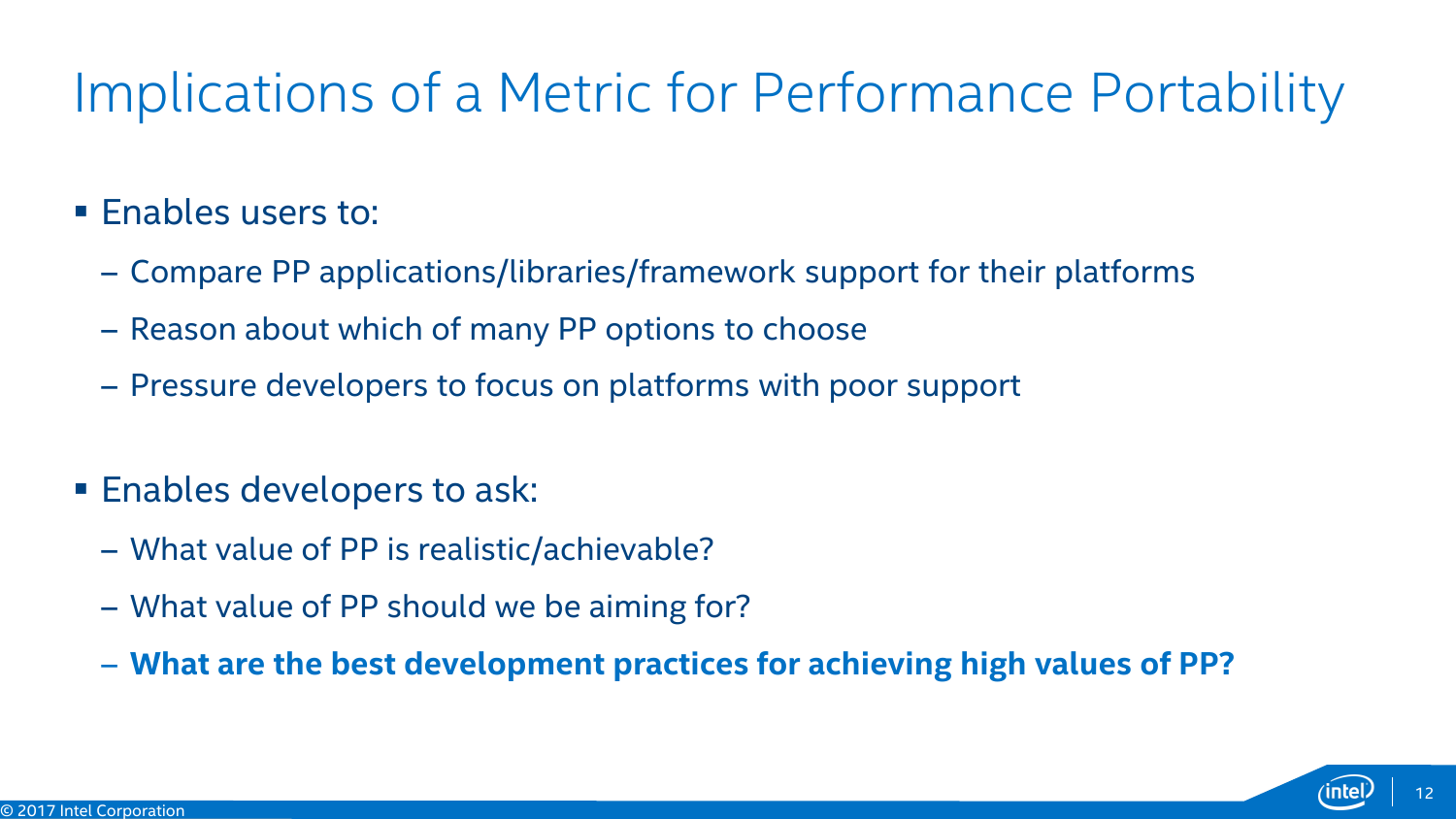### Performance Portability => Specialization



**All** approaches to PP specialize code for a target platform; the distinction is how/where.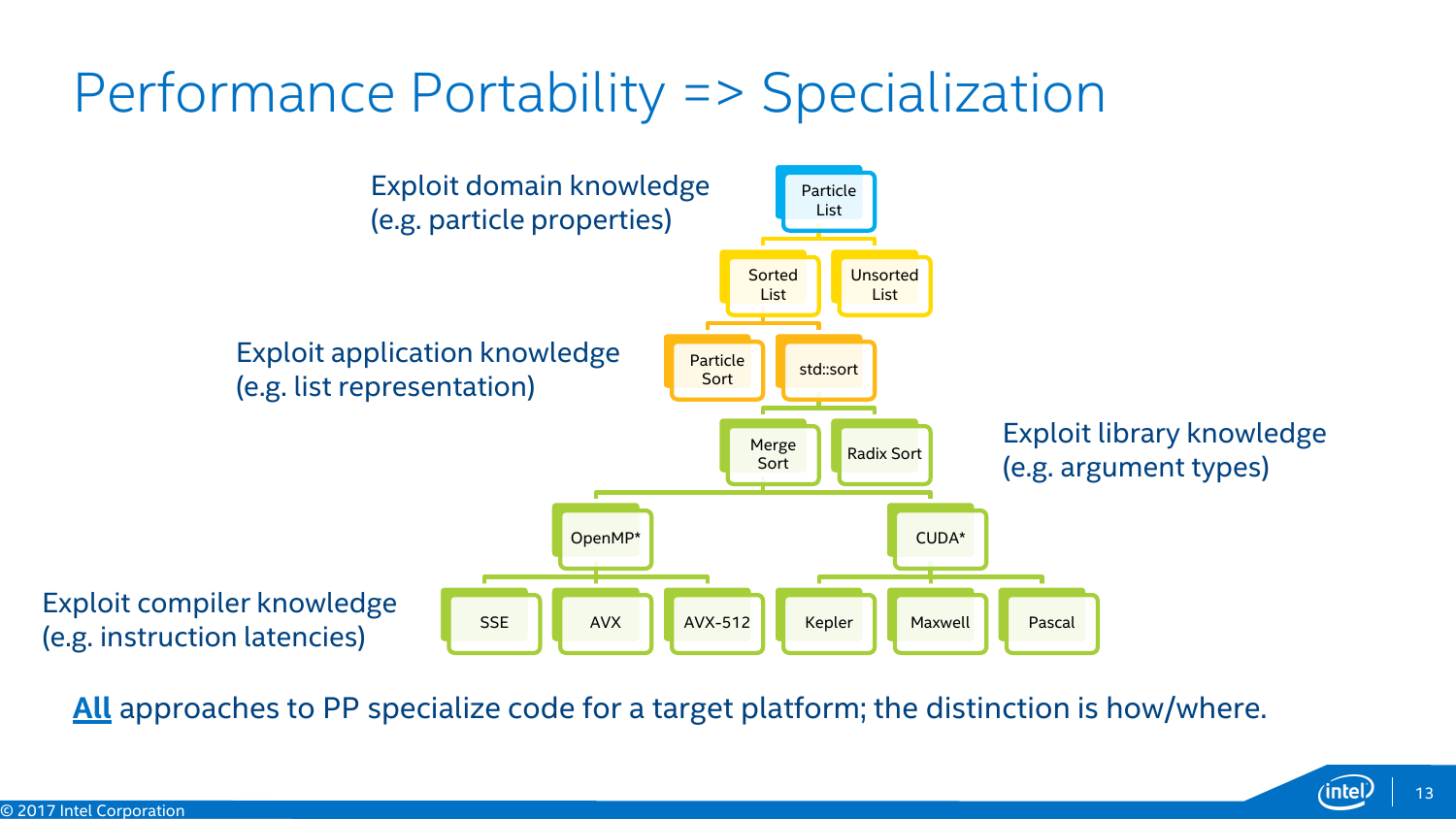### Disclaimer

- My level of familiarity with languages frequently associated with PP is:
	- ‒ OpenMP\*
	- ‒ CUDA\* / OpenCL\*
	- ‒ Kokkos
	- ‒ Thrust
	- $C+17$
	- $-$  RAJA
	- ‒ OpenACC\*
	- ‒ ...all the others
- Focus (and correctness) of remaining slides follows from the above.

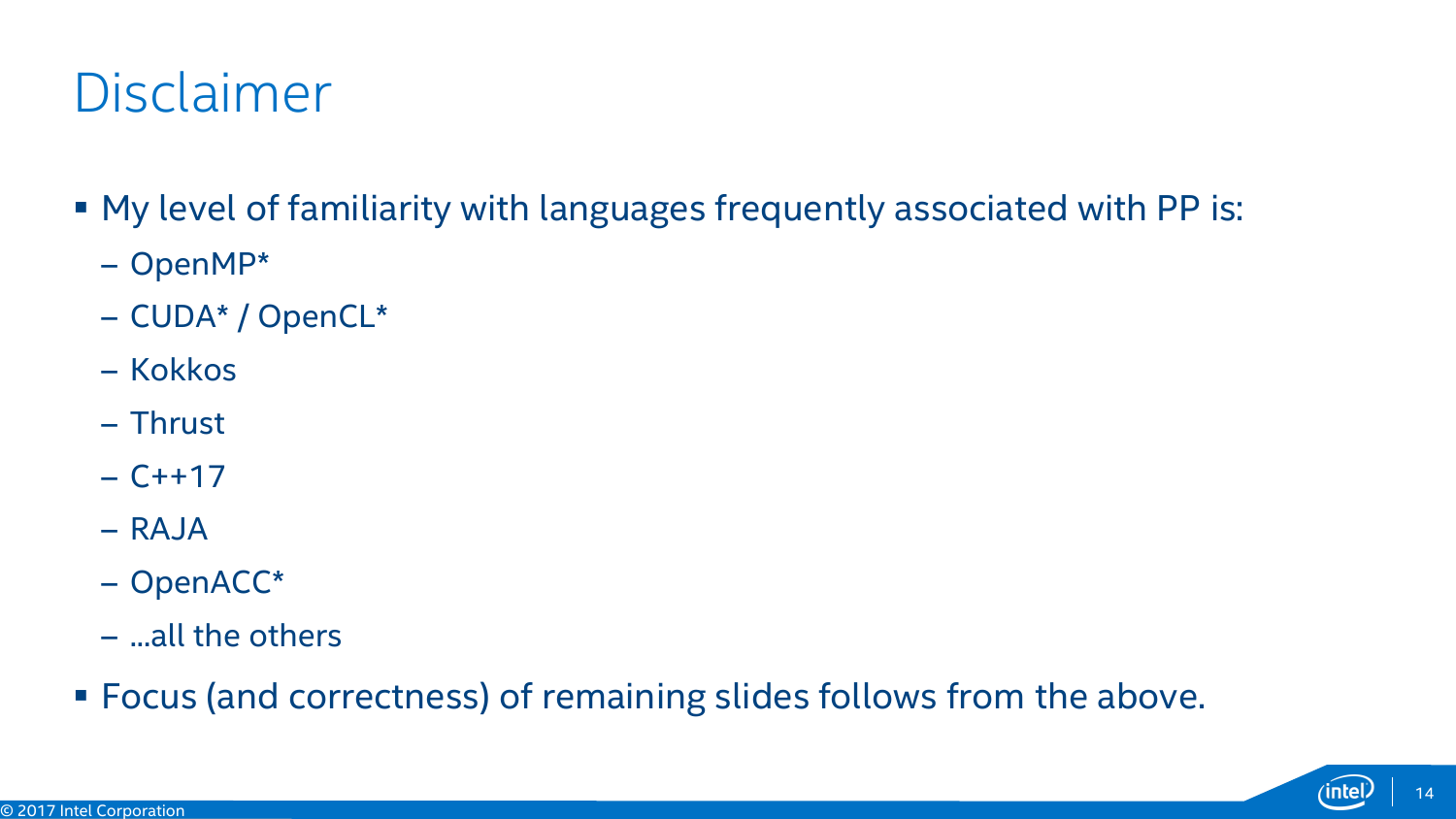# Specialization Case Study (1/2)

- Developed four variants of several benchmarks from the CUDA\* SDK:
	- 1. CUDA
	- 2. OpenMP\*
	- 3. Kokkos
	- 4. Kokkos (Specialized)
- 4 is a "single-source" code augmented with specialized variants of some functions.
	- ‒ All functions have the same API irrespective of target device
	- ‒ Each application uses a different API: "**Application-Specific Abstraction**"
	- ‒ Specializations include: data layout, data accessors, functors, execution policies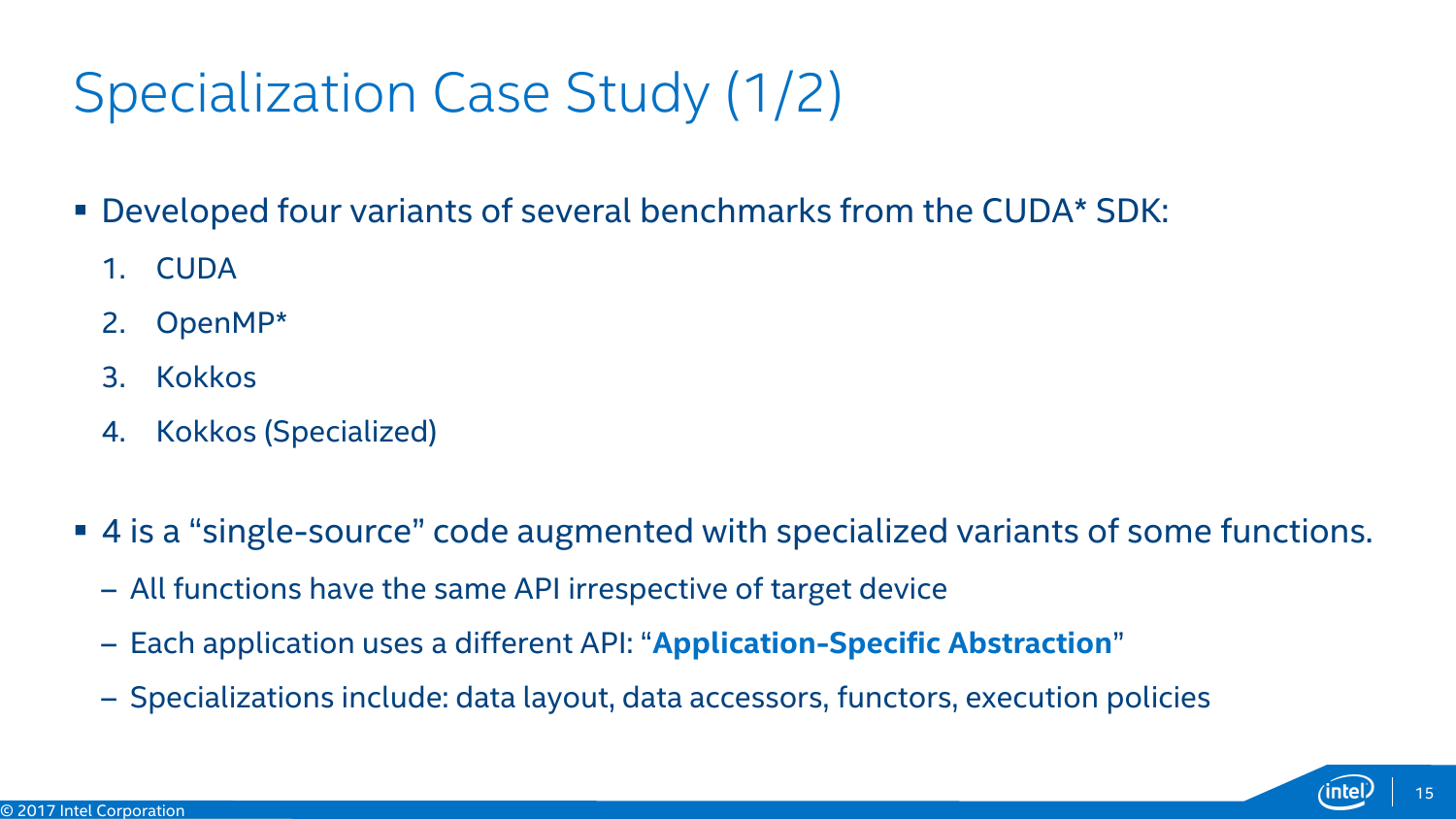# Specialization Case Study (2/2)



Left-most path is the "base" version, a generic implementation that can run on any device.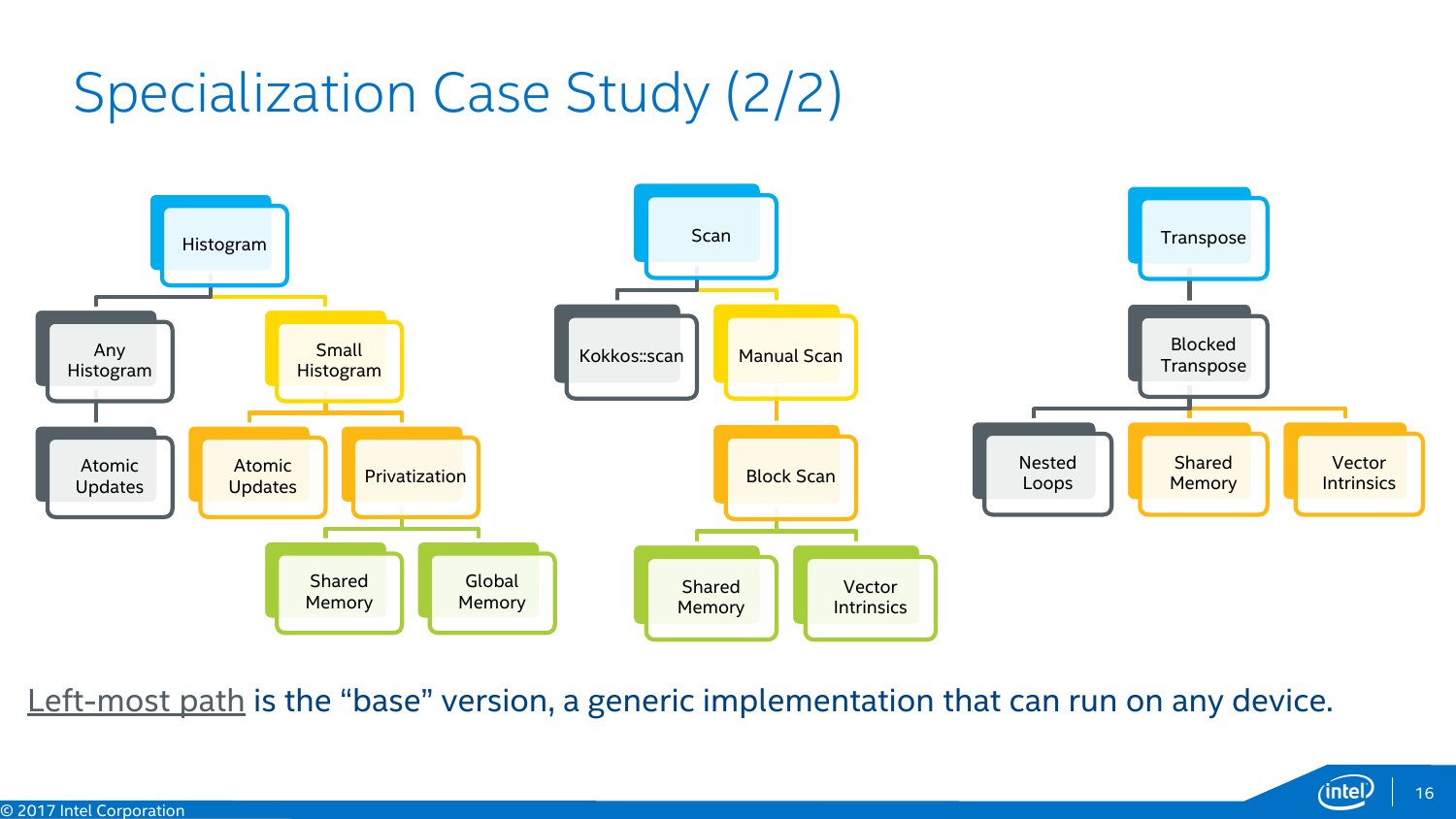# Impact of Specialization on PP(a,p,H)

100.00% 90.00% Performance Portability Portability 80.00% 70.00% 60.00% 0.09%Performance 50.00% 40.00% 30.00% 20.00% 10.00% 0.00% histogram mandelbrot reduction rng scan transpose Application

 $PP(a,p,H)$  for  $H = \{P100, KNL\}$ , using Application Efficiency

■ Kokkos (Unspecialized) ■ Kokkos (Specialized)

Software and workloads used in performance tests may have been optimized for performance only on Intel microprocessors. Performance tests, such as SYSmark and MobileMark, are measured using specific computer systems, components, software, operations and functions. Any change to any of those factors may cause the results to vary. You should consult other information and performance tests to assist you in fully evaluating your contemplated purchases, including the performance of that product when combined with other products. For more complete information visit [www.intel.com/benchmarks](http://www.intel.com/benchmarks)

© 2017 Intel Corporation For configuration details, see Slide 25.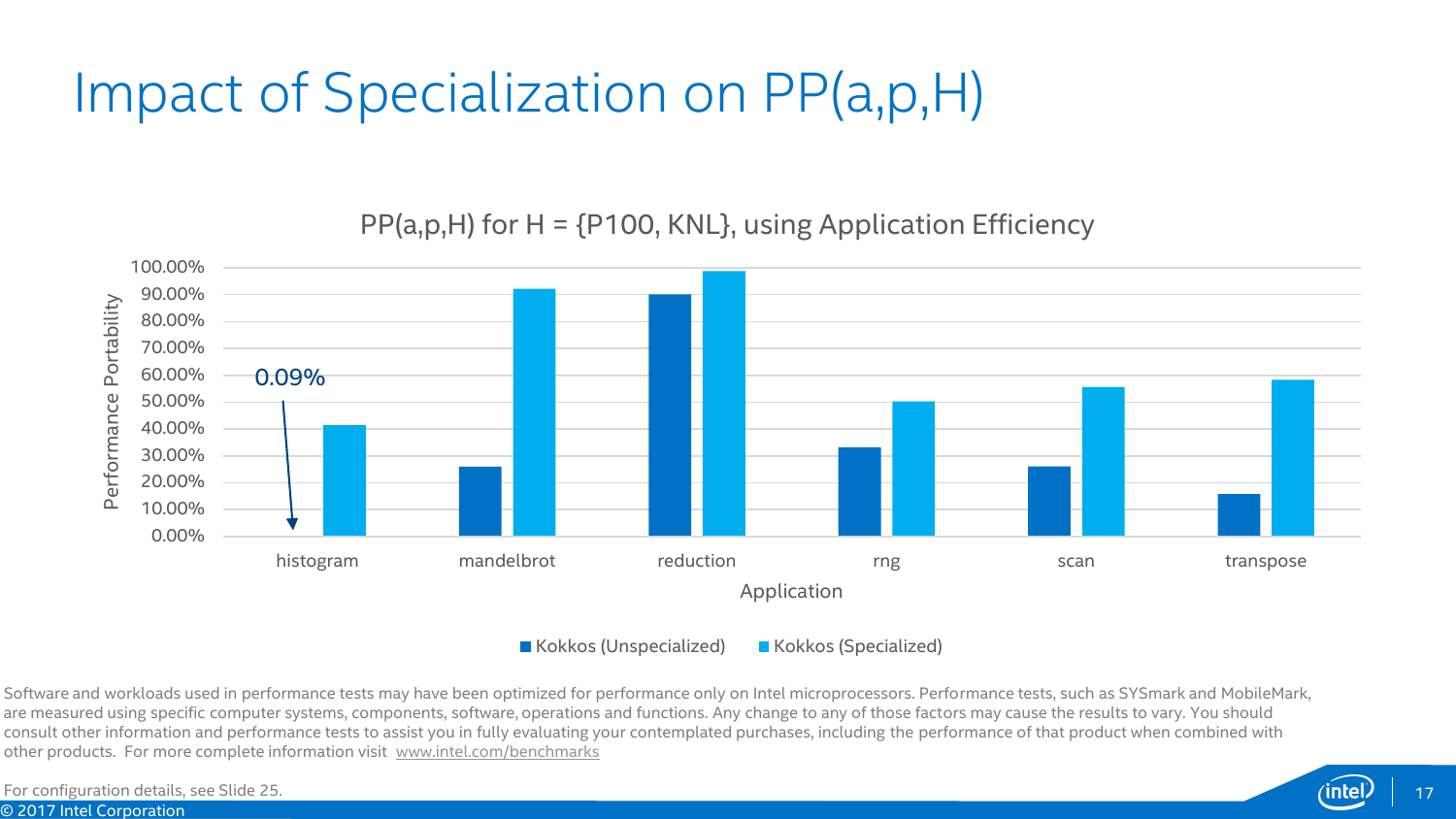# User-Driven Specialization Today†

- CUDA\*/OpenCL\*: Query API + Just-in-Time (JIT) compilation.
- OpenMP\*: Override function calls by SIMD/allocator traits.
	- ‒ #pragma omp declare simd [clauses]
	- ‒ #pragma omp declare alloc [clauses] ‡
- Kokkos: Specialize functionality by "Device" ("Backend")
	- ‒ template <class Device>
	- ‒ void operator(Tag& tag, …) (…)
- RAJA/C++/Thrust: Specialize functionality by "Policy" ("Runtime"/"Schedule")
	- ‒ void ParallelFor(ExecutionPolicy& policy, int begin, int end, Functor f);

† Inexact syntax used to highlight similarities/differences between approaches.

‡ Under consideration for OpenMP TR6.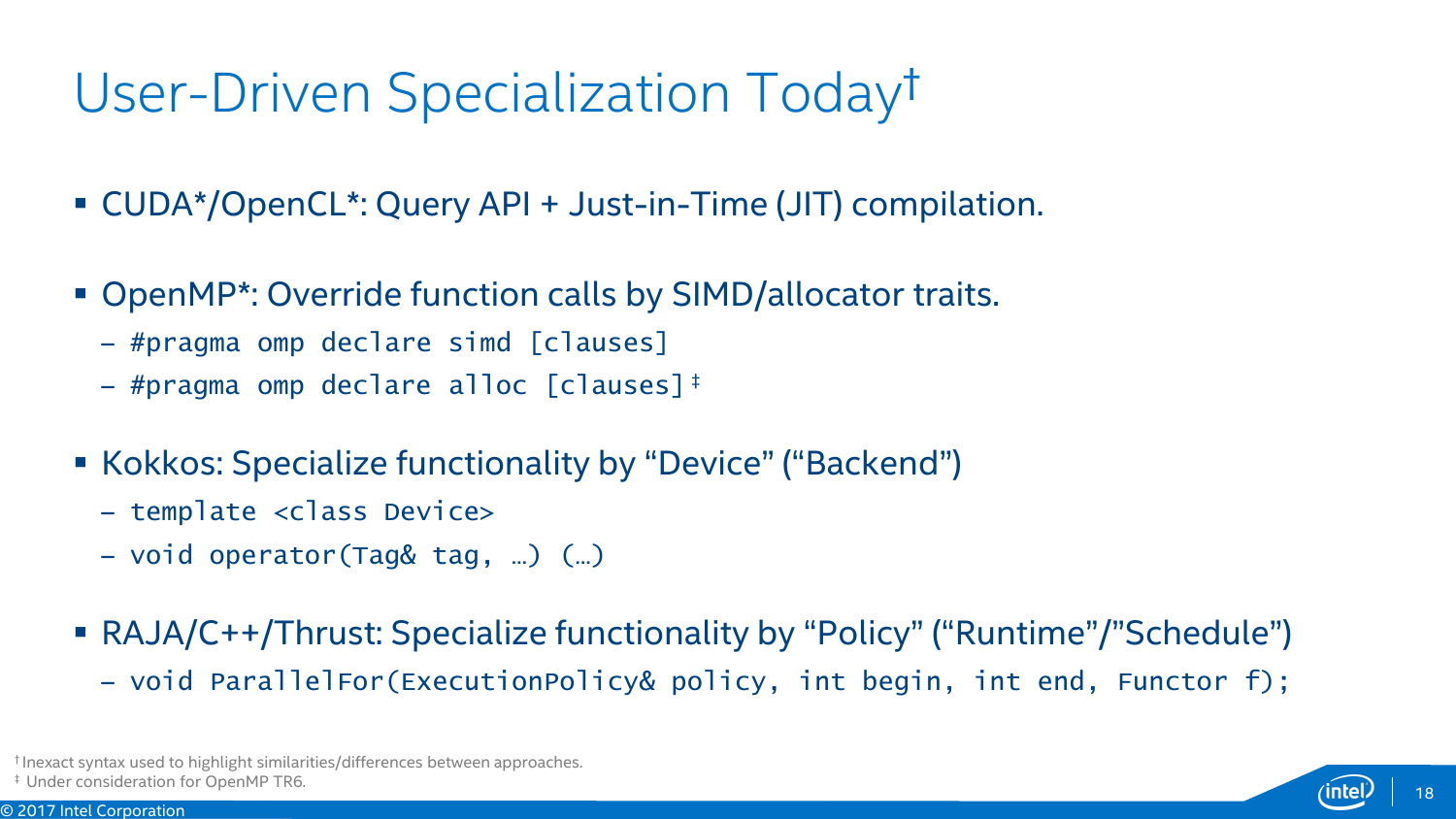# User-Driven Specialization Tomorrow†? (1/2)

**Directives: Override function calls by matching traits.** 

- ‒ #pragma pp declare variant(variant-name) implements(base-name) match(trait-name:trait-value[,trait-name:trait-value]\*)
- ‒ #pragma pp dispatch match(trait-name[,trait-name]\*)

#### ■ Example:

```
#pragma pp declare function match(isa)
#pragma pp declare function variant(_mm_add) match(isa:sse)
double add(double a, double b);
```

```
#pragma pp declare function implements(add) match(isa:avx512)
__m512 _mm512_add(_mm512 a, __m512 b);
```

```
#pragma pp dispatch match(isa)
c = add(a, b);
```
† Syntax proposed here is at the draft/prototype stage and has not been accepted by any standards or language committee.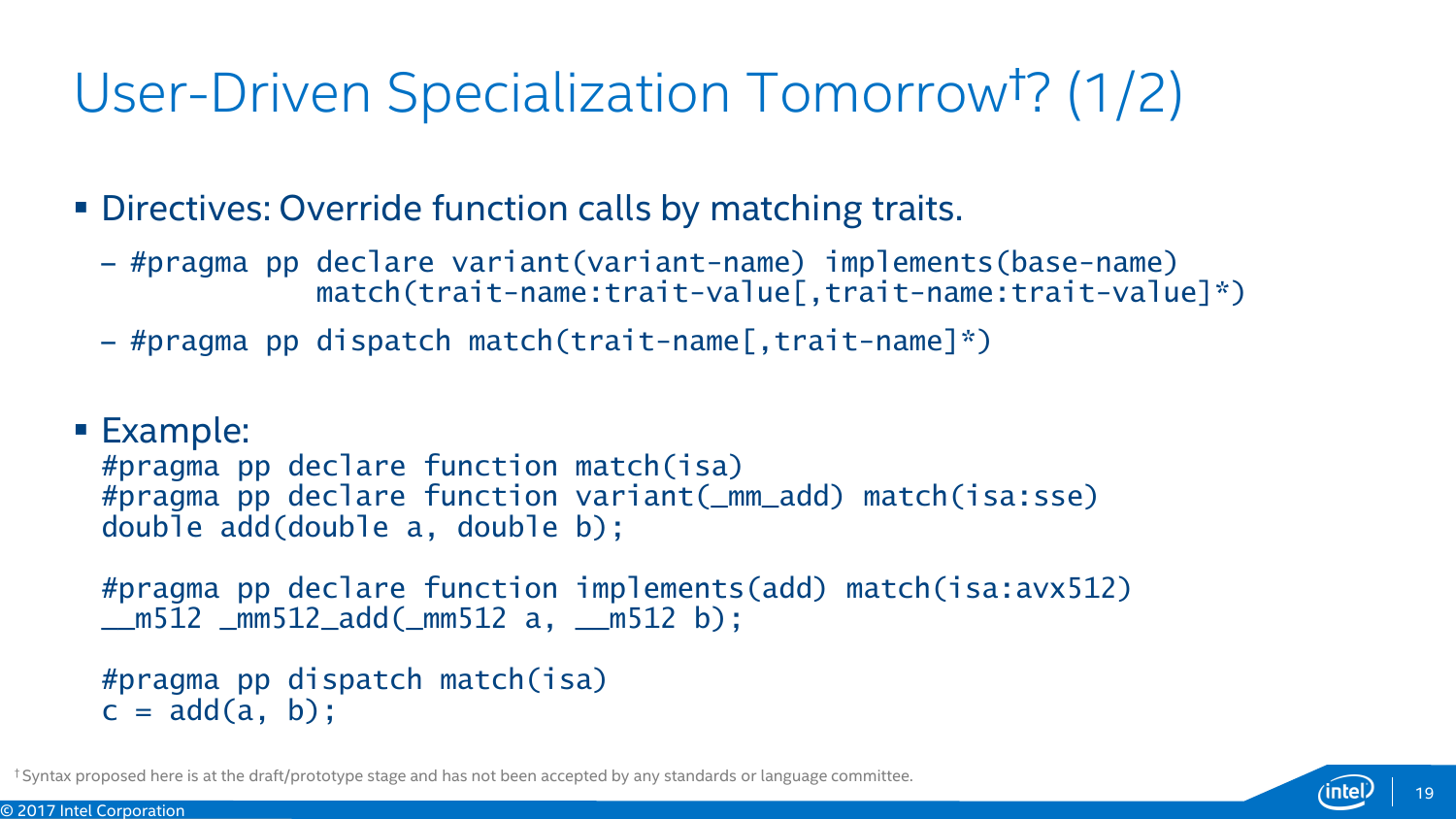# User-Driven Specialization Tomorrow†? (2/2)

- C++ (and C++ Frameworks): Override functionality by matching traits.
	- ‒ Traits could be standardized (C++20XX) or specific to PP framework(s).

```
■ Example:
 struct functor : public pp::base
  {
   // inherits isa = pp::traits();
    …
 };
 struct functor_avx512 : public pp::specialization
  {
   static constexpr auto isa = pp::traits(avx512);
    …
 };
 pp::dispatch<functor,Context> f;
 ParallelFor(policy, start, end, f);
```
† Syntax proposed here is at the draft/prototype stage and has not been accepted by any standards or language committee.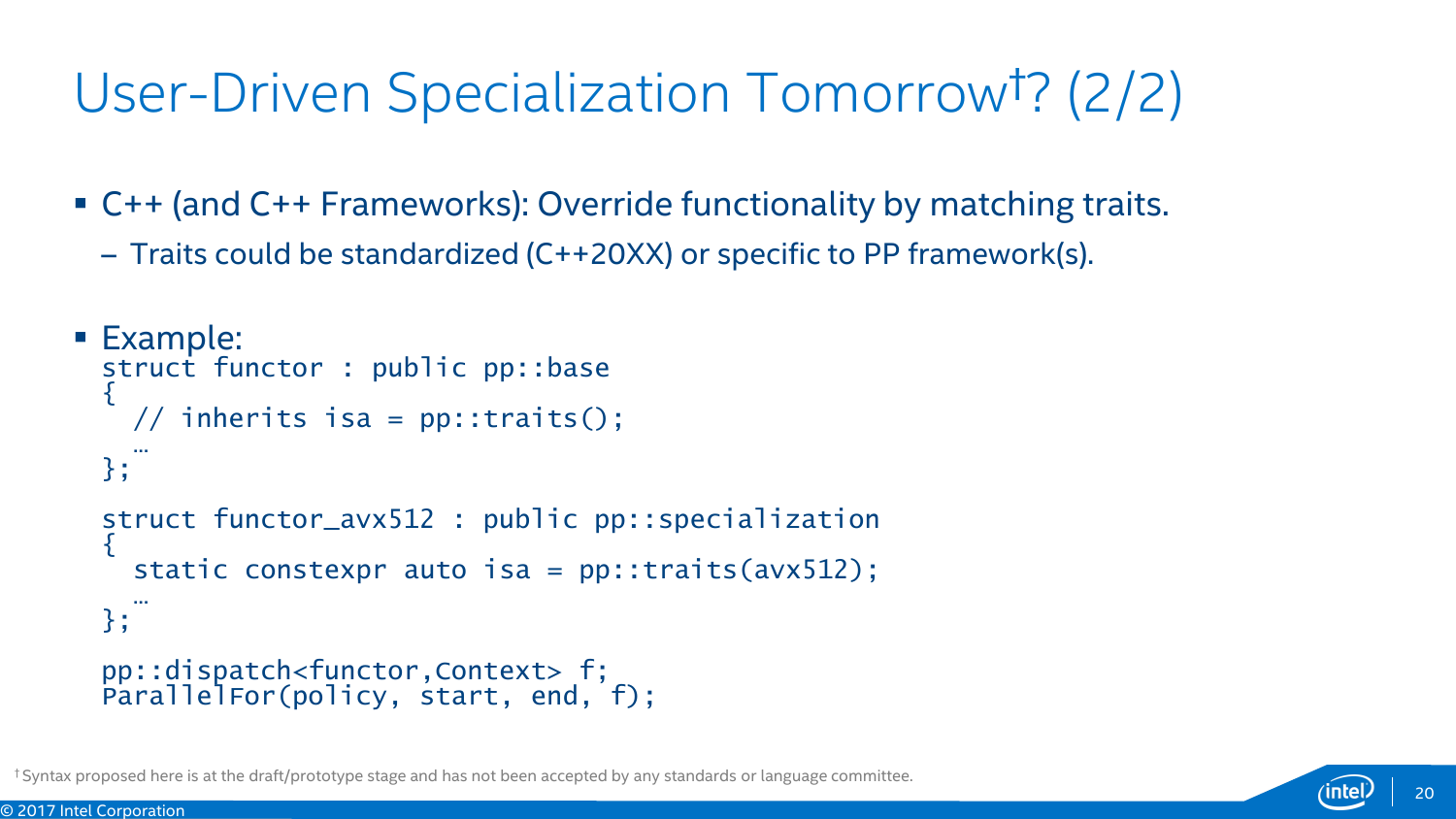# **Summary**

- Shared definitions and metrics have many benefits and we should develop them
	- ‒ Agree or disagree at "Performance, Portability and Productivity: Definitions & Metrics"
- **Proposed a realistic approach to achieving high performance portability PP(a,p,H)** 
	- ‒ Maintain a single "base" code that is expected to work anywhere (portability)
	- ‒ User-driven specialization to override functionality for important cases (performance)
	- ‒ Add support for this approach to standard programming languages/frameworks (productivity / maintainability)
- **For more detail, see:** 
	- ‒ S. J. Pennycook, J. D. Sewall, V. W. Lee, "A Metric for Performance Portability", in *Proceedings of the International Workshop on Performance Modeling, Benchmarking and Simulation*, 2016 <https://arxiv.org/abs/1611.07409>
	- ‒ S. J. Pennycook, J. D. Sewall, V. W. Lee, "Implications of a Metric for Performance Portability", in *Future Generation Computer Systems*, 2017<https://doi.org/10.1016/j.future.2017.08.007>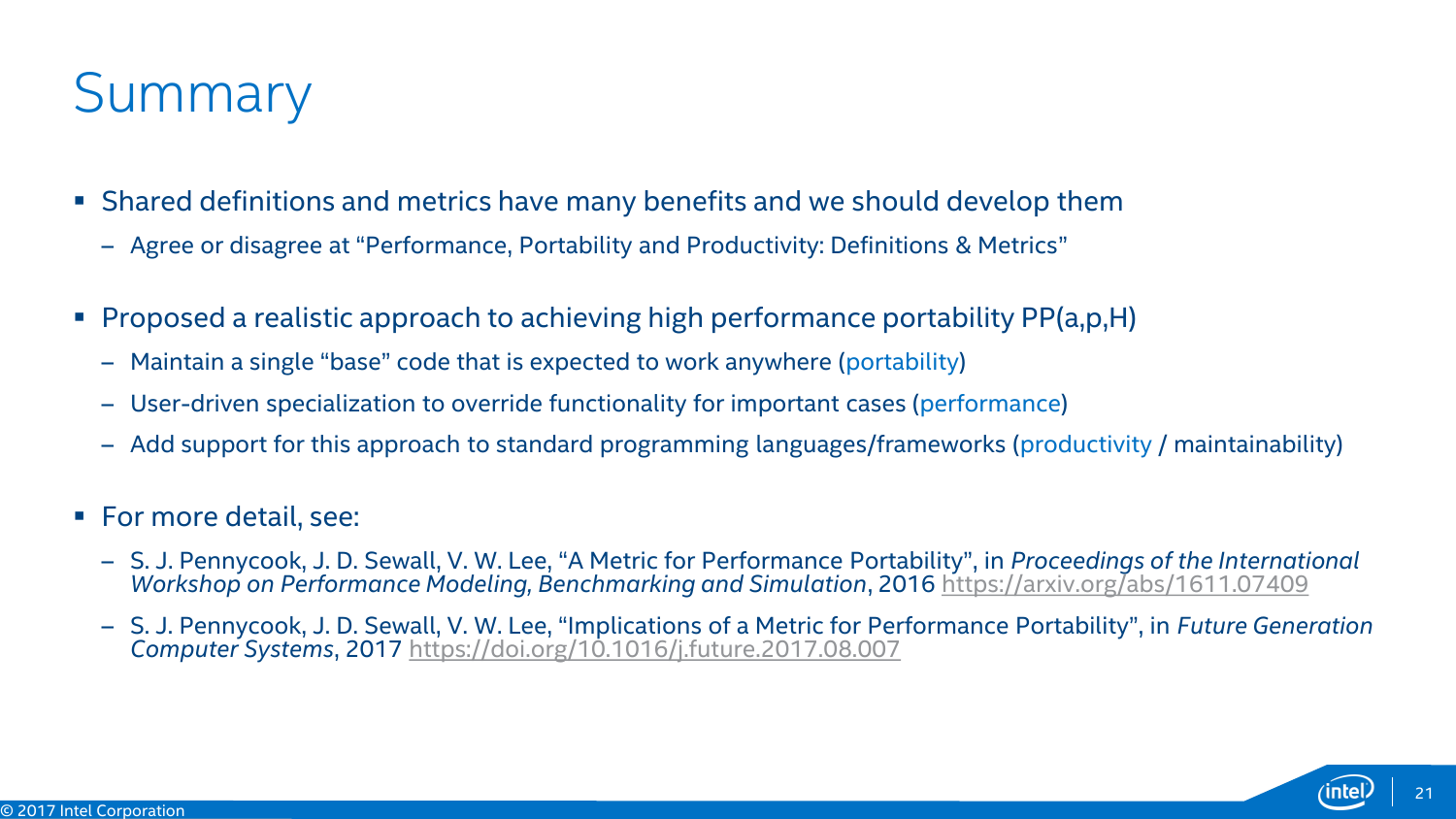# Legal Notices and Disclaimers

Intel technologies' features and benefits depend on system configuration and may require enabled hardware, software or service activation. Learn more at intel.com, or from the OEM or retailer.

Tests document performance of components on a particular test, in specific systems. Differences in hardware, software, or configuration will affect actual performance. Consult other sources of information to evaluate performance as you consider your purchase. For more complete information about performance and benchmark results, visit **<http://www.intel.com/performance>**.

Intel, Xeon, Xeon Phi and the Intel logo and others are trademarks of Intel Corporation in the U.S. and/or other countries.

\*Other names and brands may be claimed as the property of others.

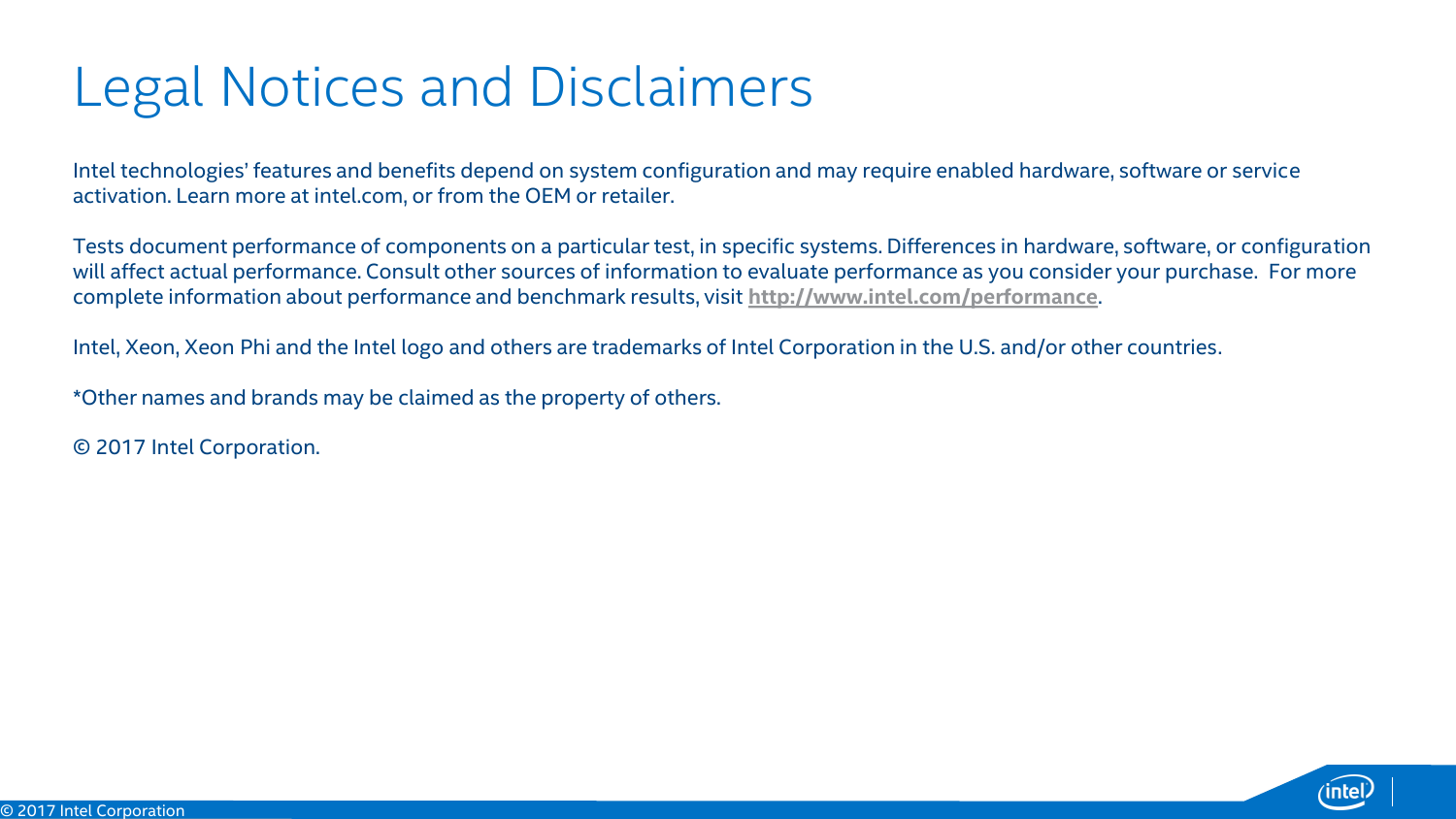# Experimental Setup (1)

Results on Slides 8-10 from:

 T. Deakin, J. Price, M. Martineau and S. McIntosh-Smith, "GPU-STREAM v2.0: Benchmarking the Achievable Memory Bandwidth of Many-Core Processors Across Diverse Parallel Programming Models", in *Proceedings of the Workshop on Performance Portable Programming Models for Accelerators*, 2017 (Configuration: see Section 4)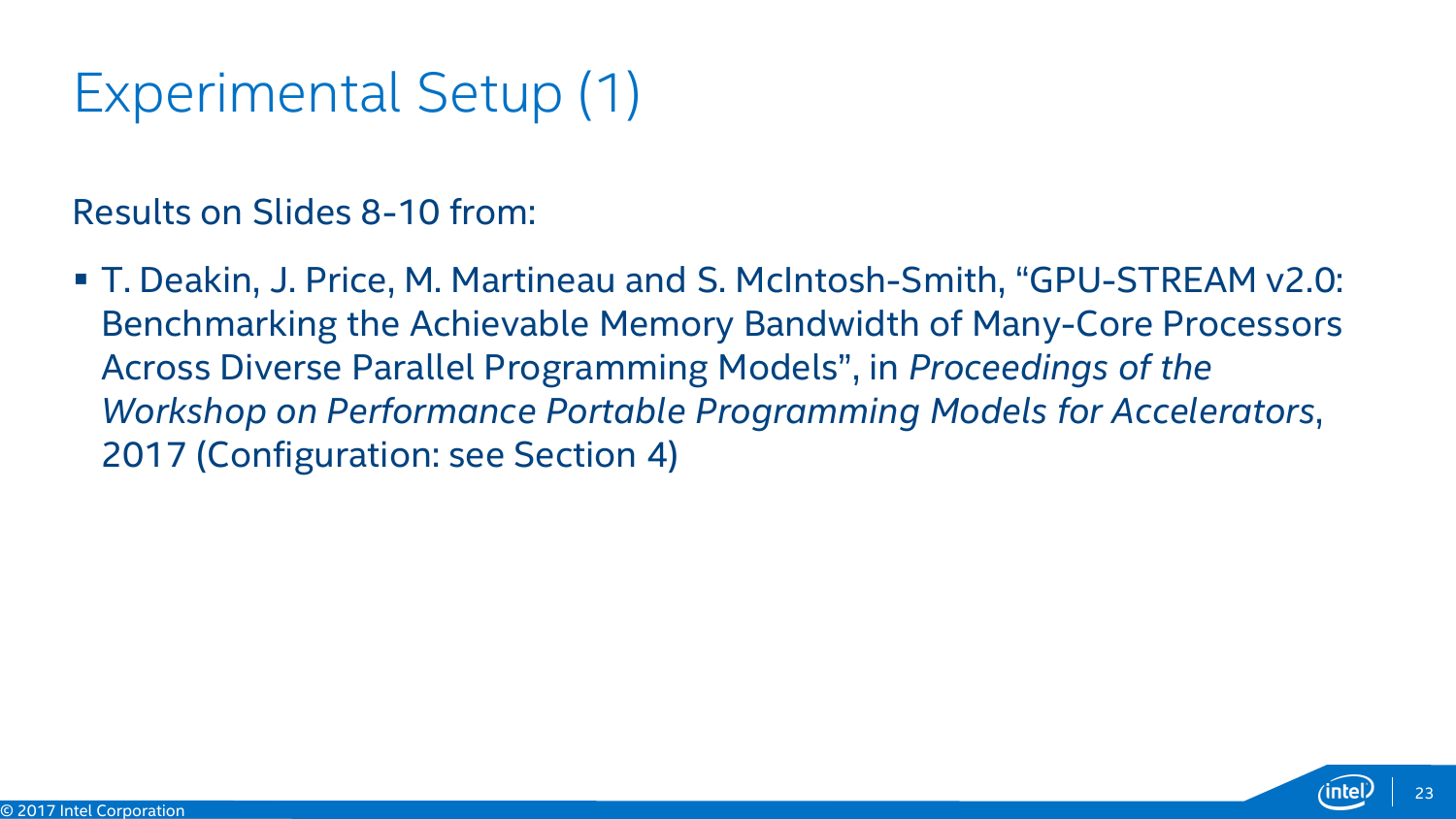# Experimental Setup (2)

Results on Slide 11 are a combination of results from:

- T. Deakin, J. Price, M. Martineau and S. McIntosh-Smith, "GPU-STREAM v2.0: Benchmarking the Achievable Memory Bandwidth of Many-Core Processors Across Diverse Parallel Programming Models", in *Proceedings of the Workshop on Performance Portable Programming Models for Accelerators*, 2017 (Configuration: see Section 4)
- T. Deakin, J. Price, M. Martineau and S. McIntosh-Smith, "Evaluating Attainable Memory Bandwidth of Parallel Programming Models via BabelStream", *International Journal of Computational Science and Engineering*, 2017 (to appear)
- K. Raman, T. Deakin, J. Price and S. McIntosh-Smith, "Improving Achieved Memory Bandwidth from C++ Codes on Intel® Xeon Phi™ Processor (Knights Landing)", in *Proceedings of the IXPUG Annual Spring Conference*, 2017 (Configuration: see Slide 4)

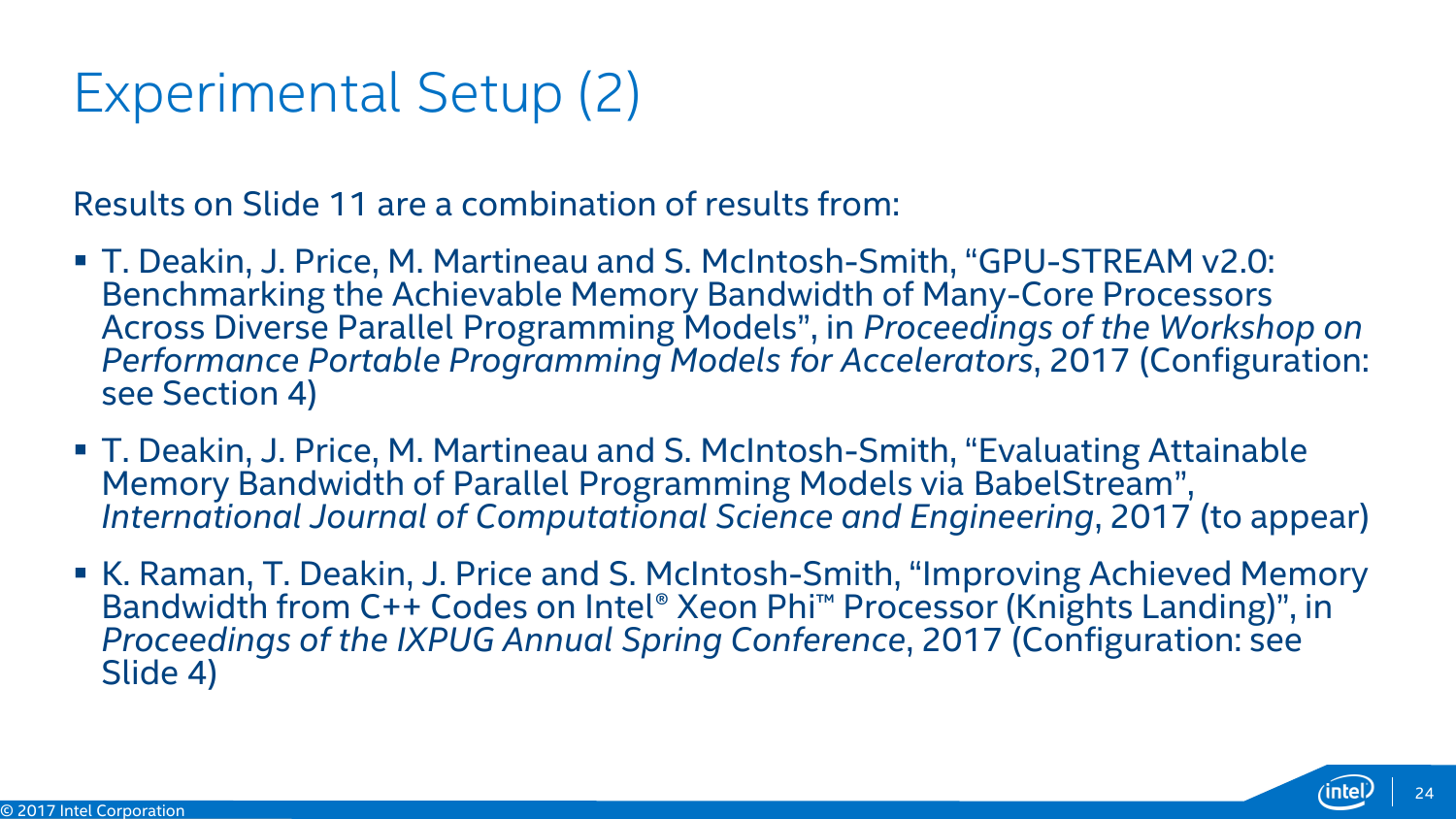# Experimental Setup (3)

Results on Slide 17 and 26 use the following experimental setup:

- **P100:** Intel® Xeon® processor E5-1697 v4, 2.3 GHz, 2 sockets x 18 cores + Tesla P100-PCIE-16GB, BIOS: 86.00.26.00.01, ECC Enabled, Persistence Mode Disabled, Graphics/SM 405 MHz, Memory 715 MHz, CUDA 8.0.44
- KNL: Intel® Xeon Phi™ processor 7250, 68 core, 272 threads, 1400 MHz core freq. (turbo on), 1700 MHz uncore freq., MCDRAM 16 GB 7.2 GT/s, DDR4 96GB 2400 MHz, CentOS 7.2.1511, Quad cluster mode, MCDRAM Flat memory mode
- **Versions:**
	- ‒ Kokkos: git commit da3144
	- $-$  gcc: 4.8.5 20150623
	- $-$  icc: 18.0.0 20170510
- **Compiler Flags**:
	- P100: KOKKOS\_ARCH=Maxwell KOKKOS\_DEVICES=Cuda
	- KNL: KOKKOS\_ARCH=KNL KOKKOS\_DEVICES=OpenMP, icpc -O3 –xMIC-AVX512

25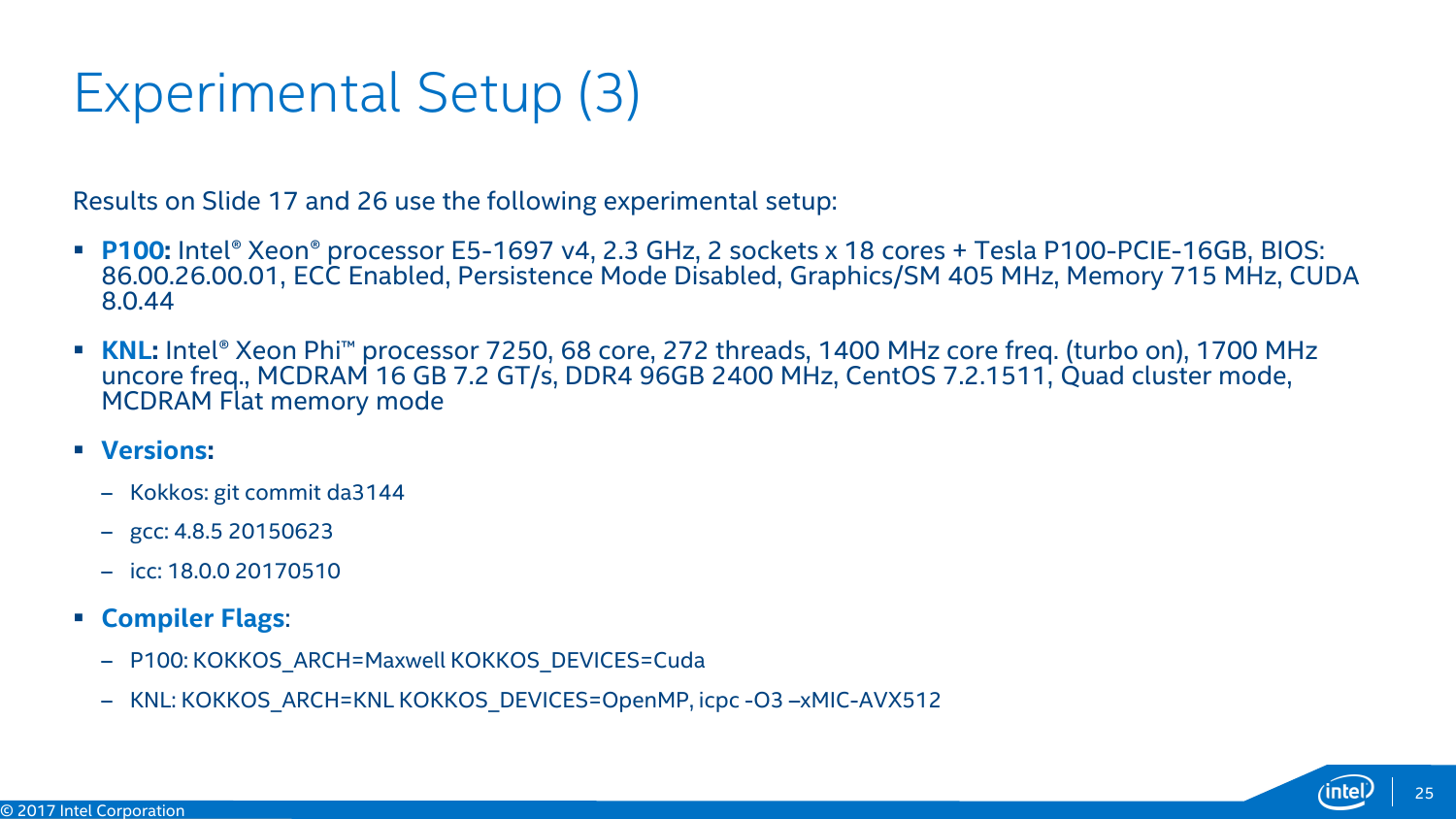# Impact of Specialization on PP(a,p,H)



Software and workloads used in performance tests may have been optimized for performance only on Intel microprocessors. Performance tests, such as SYSmark and MobileMark, are measured using specific computer systems, components, software, operations and functions. Any change to any of those factors may cause the results to vary. You should consult other information and performance tests to assist you in fully evaluating your contemplated purchases, including the performance of that product when combined with other products. For more complete information visit [www.intel.com/benchmarks](http://www.intel.com/benchmarks)

© 2017 Intel Corporation For configuration details, see Slide 25.